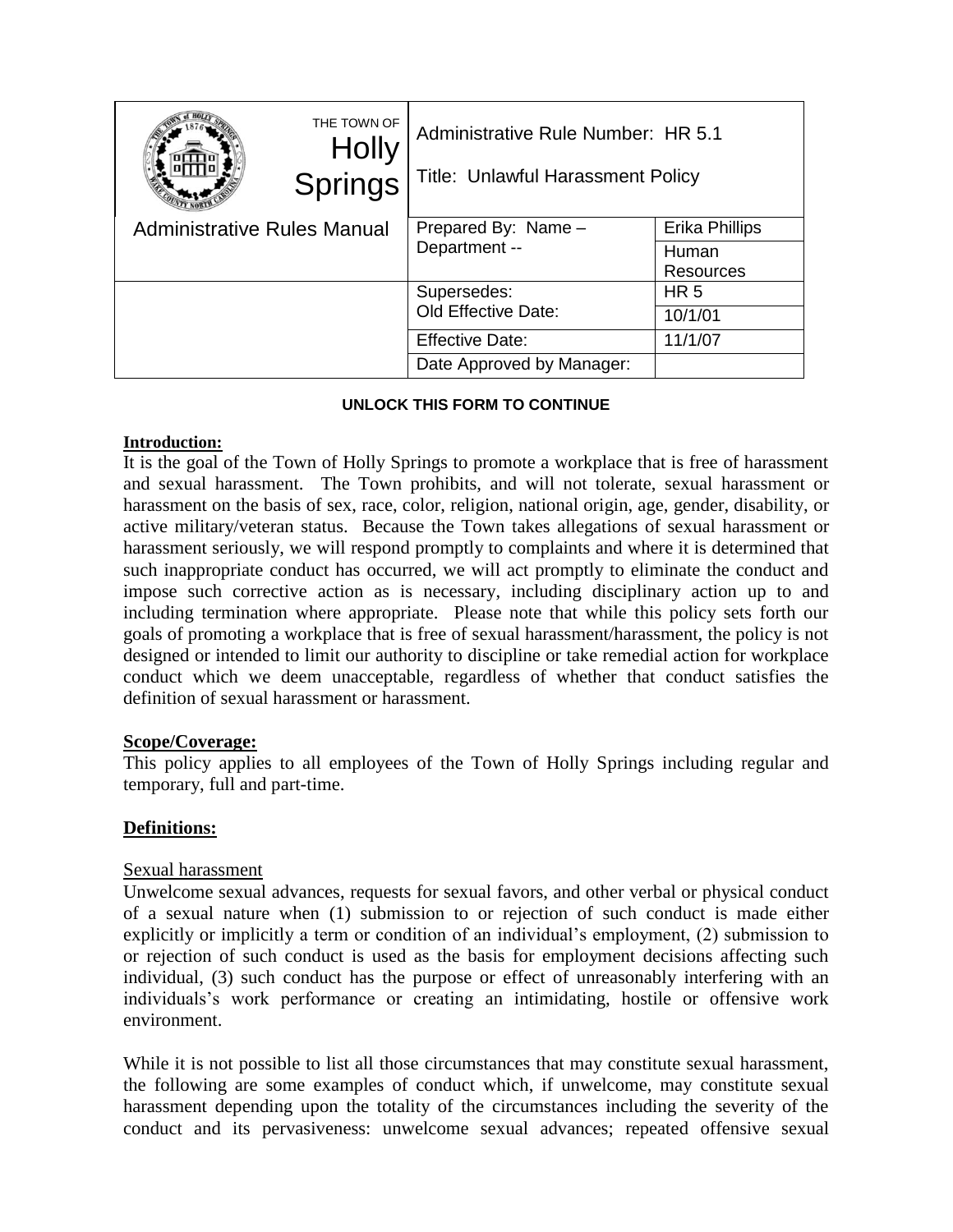flirtations; displaying sexually suggestive objects and/or pictures in the workplace; unwelcome leering, whistling, brushing against the body.

# Harassment

Harassment other than sexual, is verbal or physical conduct that denigrates or shows hostility or aversion towards an individual because of race, color, religion, gender, national origin, age or disability, which has the purpose or effect of creating an intimidating, hostile or offensive work environment or otherwise adversely impacts an individual's employment opportunities.

# **Complaints of Sexual Harassment**

All employees of the Town of Holly Springs are responsible for helping to ensure that we avoid unlawful harassment. If you feel that you are being harassed by another employee, it is important to understand that the first step in many cases is to tell the person or the persons that the behavior is offensive and should stop. The Town encourages you to do so since conduct that may offend some individuals is often not intended as harassment and may not be offensive to other individuals. By telling the individual(s) that the conduct is offensive and should stop, you will often resolve the problem. You are therefore encouraged to take that first step.

Any employee who feels harassed or who knows of or suspects the occurrence of forbidden harassment is responsible for informing the Human Resources Director or the Town Manager of the facts regarding such harassment so that management may promptly and thoroughly conduct an investigation. This may be done orally or in writing.

Any supervisor and/or Department Head who witnesses or receives a harassment complaint shall promptly report it to Human Resources. Failure to appropriately report such harassment complaints or suspected acts of harassment shall be considered a violation of this policy.

## **Sexual Harassment Investigation**

Reports or complaints under this Policy shall be investigated by the Town Manager or his/her designee and resolved as promptly as practicable after the complaint or report is made. The investigation will be conducted in such a way as to maintain confidentiality to the extent practicable under the circumstances. Investigations will include a private interview with the person filing the complaint, witnesses, and with the person alleged to have committed sexual harassment. The employee filing the complaint should be prepared to provide the following information: (1) the name of the person committing the harassment (2) the specific nature of the harassment, its duration, and any employment action (demotion, failure to promote, dismissal, etc.) taken against the employee as a result of the harassment, or any threats made against the employee as a result of the harassment; (3) any witnesses to the harassment (4) whether the employee has previously reported such harassment and, if so, when and to whom.

When the investigation is complete, we will, to the extent appropriate, inform the person filing the complaint and the person alleged to have committed the conduct of the results of that investigation. If it is determined that inappropriate conduct has occurred, we will act promptly to eliminate the offending conduct, and where it is appropriate the Town will also impose disciplinary action.